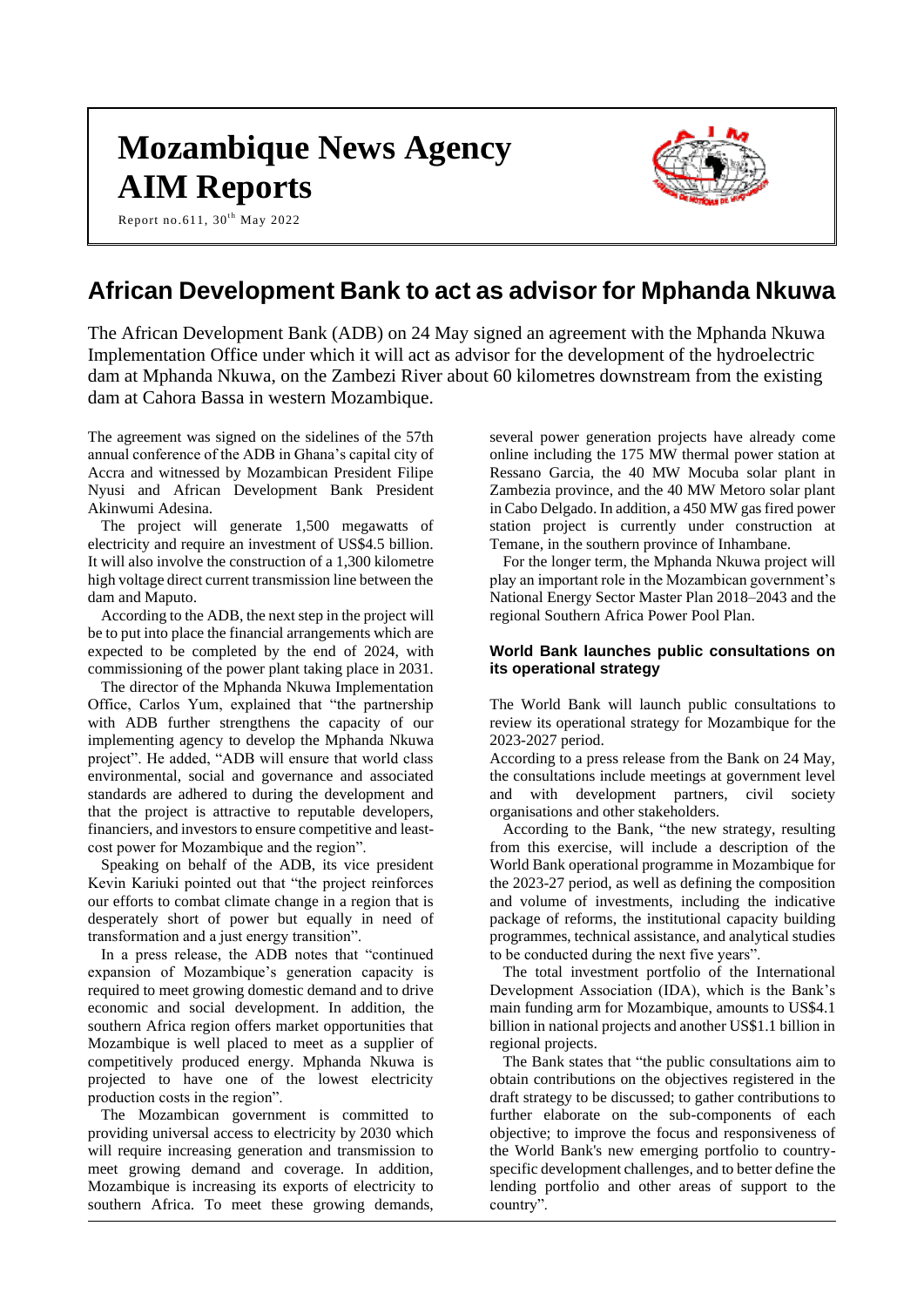#### **President Nyusi suggests postponing district elections**

President Filipe Nyusi on 28 May suggested postponing the election of district assemblies scheduled for 2024.

Speaking at the end of a two day meeting of the Central Committee of the ruling Frelimo Party, held in the southern city of Matola, President Nyusi called for "a reflection on the feasibility and sustainability of the country advancing to the election of district assemblies in 2024". He wanted the country's parliament, the government, the political parties, and civil society to be involved in such a reflection.

The election of district assemblies was a demand raised by the largest opposition party Renamo in negotiations over a package of decentralisation measures that were included in constitutional amendments passed in 2018.

There are currently 154 districts (more if urban districts are included). Nobody has calculated how much the district assemblies will cost. They will certainly complicate national elections. Voters will already be faced with three ballot papers in 2024, for the presidential, parliamentary, and provincial assembly elections. Adding a fourth, for the district assemblies, would lengthen the time taken to count the votes and declare the results. Even discounting the possibility of deliberate fraud, tired polling station staff, working since 05.00 in the morning, are bound to make more mistakes, if the count is extended deeper into the night.

Just as with the municipalities and the provinces, district assembly elections would be organised on a party list basis, with the head of the list of whichever party wins becoming the new district administrator. The administrator will head a district government, known as the District Executive Council, which answers to the District Assembly.

The Constitution says nothing else. The powers of the district administrator and the District Executive Council are to be fixed by laws which do not yet exist. Even the size of the district assemblies is not yet known. But it seems certain that they will provide hundreds, if not thousands of new jobs, with wages and allowances adding to the pressures on the state budget.

There is also no clarity about where the powers of the provincial assemblies end and those of the district assemblies begin leaving fertile ground for conflict.

President Nyusi told the Central Committee that the decentralisation package of 2018 had "strong points and weak points" in terms both of the legislation itself and its practical application. Decentralisation "is not a linear or finished process", he said, and so there should be "a functional analysis" to maximise the opportunities of the current scheme and "to reduce the potential overlapping of the attributes and powers of the bodies of provincial governance and those that represent the State in the province".

"This is a reflection which should be made, with a cool head, and with our feet on the ground, so that the decision most appropriate for our country is taken", said President Nyusi.

#### **Frelimo calls for reduction of dependence on fuel imports**

Mozambique's ruling Frelimo Party has recommended that the government reduce the country's dependence on imported petrol and diesel and rely more on its reserves of natural gas.

Speaking on 28 May at the end of a meeting of the Frelimo Central Committee in the southern city of Matola, President Filipe Nyusi said it was now urgent to switch to massive use of natural gas. Vehicles should be converted to use gas rather than liquid fuels.

This is not the first time such an appeal has been made, but to date, only a small number of vehicles have been converted to run on gas and filling stations with compressed natural gas only exist in the Maputo area.

The President blamed the rising cost of living on increases in the price of fuel and other imported goods such as wheat and fertiliser which were a consequence of the conflict between Russia and Ukraine.

He praised the government for coordinating with private businesses on taking measures to mitigate the impact of international price rises on the lives of citizens. These measures included reductions in fuel taxes, profit margins, and storage and logistics costs. The government has also exempted kerosene and cooking gas from value added tax (VAT). He stated that "with these measures, our government is ensuring that fuel prices in our country are much lower than in other members of SADC (Southern African Development Community)".

The President stressed that Mozambique has enormous reserves of natural gas offshore, in the northern province of Cabo Delgado and the southern province of Inhambane. For more than a decade, natural gas from the Pande and Temane fields in Inhambane has been exported to South Africa – but the use of this fuel domestically has been minimal.

One matter that the Central Committee seems not to have discussed is the possibility of a third term of office for President Nyusi. In public statements at the start of the meeting on 27 May, the Frelimo youth wing, the OJM (Mozambique Youth Organisation), called for a further five year term for President Nyusi at the helm of the Party. No such call came from the Mozambique Women's Organisation (OMM) or the Association of Veterans of the Liberation Struggle (ACLLN).

President Nyusi did not mention the question in either his opening or his closing speech and it did not feature in the press release issued at end of the meeting.

The Mozambican constitution does not allow the President of the Republic to hold three consecutive terms of office. The Constitution can be changed if two thirds of the parliamentary deputies vote for the amendment. Frelimo enjoys a two thirds majority in the Mozambican parliament, the Assembly of the Republic.

As for President Nyusi remaining President of Frelimo, while someone else is elected head of state, this is possible, but commentators suggest that this is unlikely as the two posts have always been held by the same person in the past.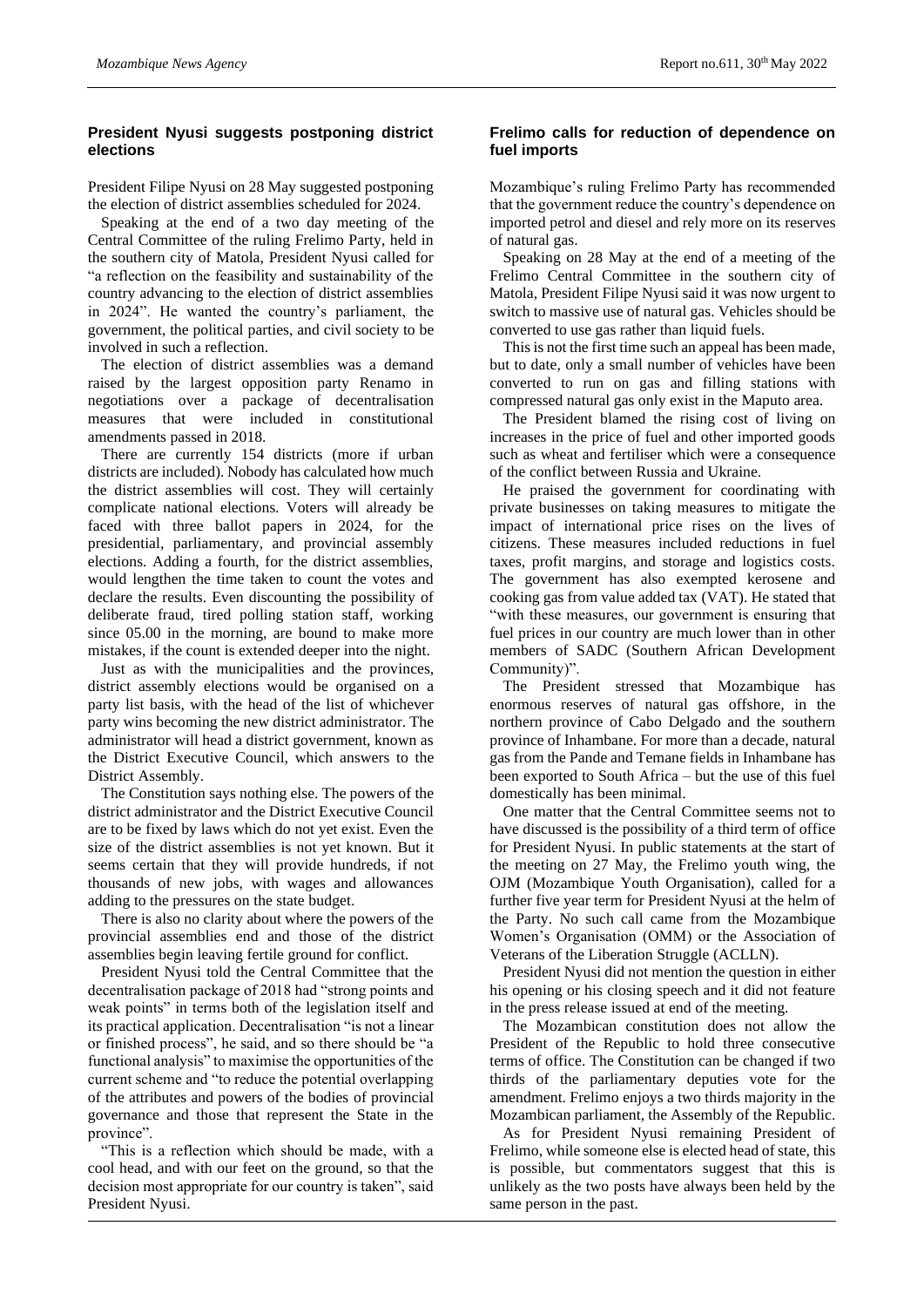# **Mozambique and EU strengthen commitment to Cabo Delgado**

The Mozambique government and the European Union (EU) are to strengthen their commitment to providing economic growth to the northern province of Cabo Delgado through activities that are currently being carried out against the terrorism and violent extremism which has been plaguing parts of that province.

This commitment was made in Maputo on 26 May during the 2nd Session of the Sectoral Policy Dialogue on Human Rights between the Government of Mozambique and the EU. According to a joint press release, the parties are committed to protecting the rights of the most vulnerable people, particularly women's rights, as well as promoting gender equality and the rights of persons with disabilities.

According to the document, both delegations considered satisfactory the balance of actions taken during the first session held on October 16, 2020. It also stressed that the two delegations held "a frank and open dialogue on issues of mutual interest, reaffirming their willingness to strengthen sectoral dialogue in order to contribute to the sharing of best practices regarding the promotion and protection of human rights, as well as on good governance and anti-corruption".

The Mozambican delegation was led by the Justice Minister, Helena Kida, and the EU delegation by Antonio Sanchez-Benedito Gaspar, the Head of the European Union Delegation in Mozambique.

# **More countries join training mission against terrorism**

Italy, Sweden, and Lithuania will join the European Union Military Training Mission in Mozambique, in the context of the fight against terrorism that has been plaguing parts of the northern province of Cabo Delgado since 2017.

The mission has been providing training since November last year and so far it has trained four units of the Mozambican Armed Forces (FADM). Two are commando units, based in the central city of Chimoio, while the other two are marines, stationed at the Katembe, naval base in Maputo.

By order of arrival, the mission consists of soldiers and officers from Portugal, Spain, Finland (with the second largest contingent after the Portuguese force), Estonia, Austria, Belgium, Greece, Romania, and France.

The mission was approved by the Council of the European Union in October last year to support a more efficient and effective response by the FADM to the crisis in Cabo Delgado, providing training and capacity building. It has 140 soldiers divided into two training centres, one in Chimoio, and the other in Katembe.

The costs for EUTM-Mozambique, to be covered through the European Peace Facility, are estimated at €15.1 million (about US\$16.1 million) over a two year period. In addition, an urgent assistance measure under

the European Peace Facility of four million euros has been approved to complement the training with the provision of non-lethal individual and collective equipment.

The mission's mandate is for two years and the central strategic objective is to support capacity building of units of the Mozambican armed forces that will form part of a future Rapid Reaction Force. In particular, the Mission will provide military training covering operational readiness, specialised counter-terrorism training, and education on the protection of civilians especially women and girls - in insecure areas. EUTM Mozambique will also ensure compliance with international humanitarian and human rights laws.

The Mission has a non-executive mandate and will therefore not engage in military operations.

# **Transport operators angered by fuel price rise**

The Federation of Road Transport Operators (Fematro) has threatened that its Maputo members may pull their vehicles off the roads, unless they receive help from the government, reports the newssheet "Mediafax" on 25 May.

Interviewed by the paper, Fematro chairperson Castigo Nhamane said transport operators in the Greater Maputo Metropolitan Area could not continue to operate with the current costs of transport. He urged the government to find mechanisms that would make transport a viable business.

Nhamane was speaking after a meeting with Maputo operators which discussed the position to be taken towards the latest increase in fuel prices. As of 24 May, the price of diesel rose by 11.3 per cent and petrol by 7.6 per cent.

Even before this increase, "the situation was extremely bad", said Nhamane. Operators had been allowed to put up their fares by two meticais (3.1 US cents) in January, but that had all been devoured by subsequent increases in fuel prices. He accused the government of "a lack of will" to understand the real situation of the transport business.

The increases in fuel prices so far this year, Nhamane claimed, had put an extra 17 meticais onto the cost of a litre of diesel, the fuel normally used in buses and minibuses. Nhamane claimed that most of the price of fuel ends up in the government's pockets through taxation – but the government says it slashed diesel and petrol taxes by four meticais per litre in order to reduce the impact of the price rises.

Nhamane wanted to oblige passengers to pay for the increased fuel costs – he could see no way forward other than an increase in fares. Some of the participants at the meeting wanted to press ahead with a unilateral fare rise. But, after a great deal of discussion, the meeting agreed "to wait a little while", for the government's response.

In addition to the fuel price rises, the operators also protested at the costs of other inputs. such as batteries and oils, and of the tolls now being charged along the Maputo Ring Road.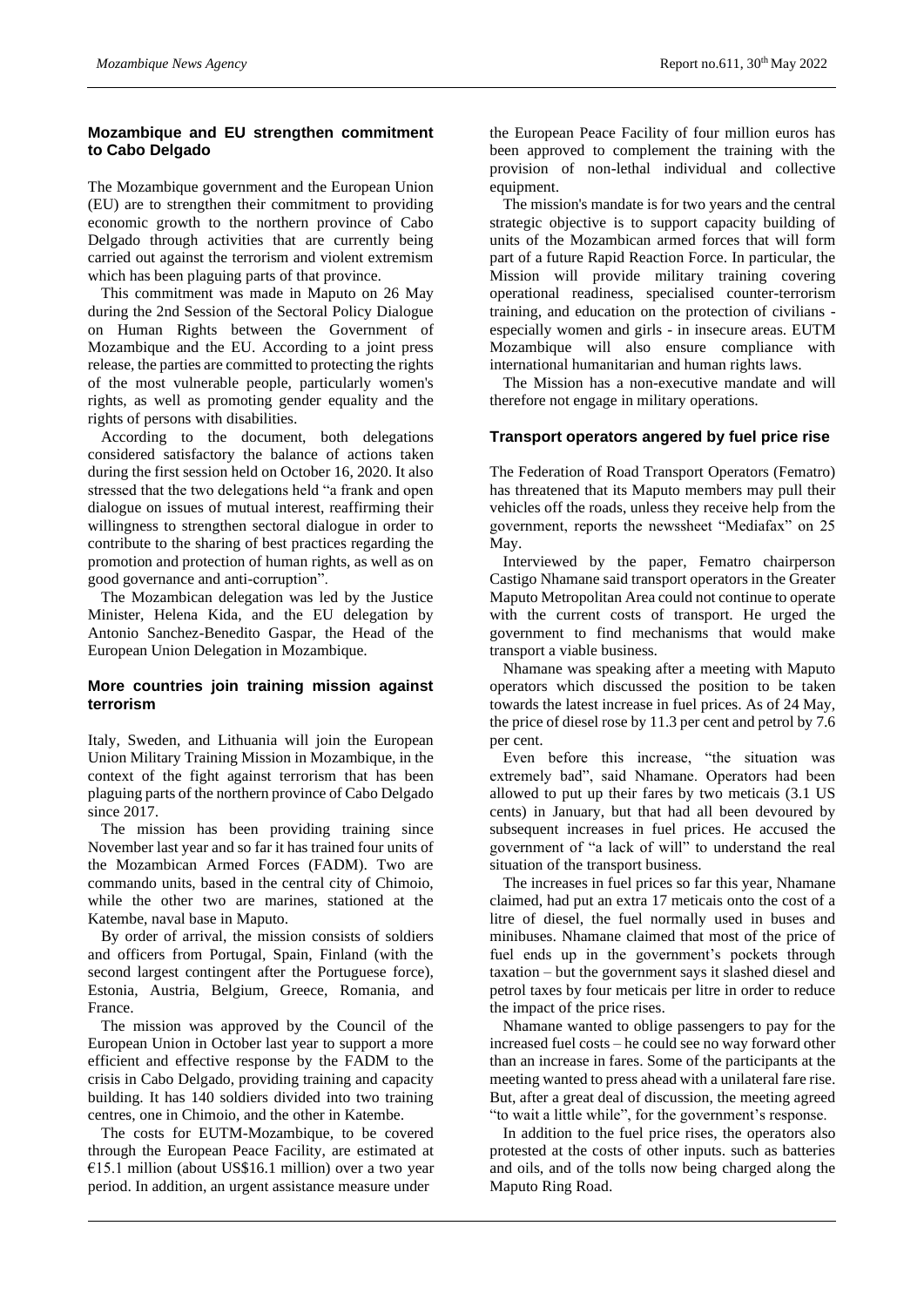# **Assembly passes bill on legal framework for anti-terrorism**

The Mozambican parliament, the Assembly of the Republic, on 18 May passed the first reading of a bill revising the legal regime applicable to the prevention and repression of terrorism and connected crimes.

The bill establishes the procedures to designate individuals, groups and entities associated with terrorist crimes and to freeze their funds and assets. It seeks to embargo the movements of individuals associated with terrorism or suspected of financing terrorism.

Other aspects of the bill concern preventing radicalisation, measures for electronic security and surveillance, criminalising public support for terrorism, and refusing to grant Mozambican nationality to those suspected of involvement in terrorist acts.

The bill only passed because of the absolute majority of the ruling Frelimo Party in the Assembly. Both opposition parties, Renamo and the Mozambique Democratic Movement (MDM), abstained because they objected to an article which could limit press freedom.

The controversial article says that anyone intentionally spreading information about a terrorist act, knowing that the information is false, can be punished with a prison term of between eight and 12 years.

The Assembly's Commission on Constitutional and Legal Affairs softened this article with an amendment that reduced the proposed prison term to between two and eight years. That was not enough for Renamo and the MDM, who wanted to scrap the entire article. However, they made clear that they had no objection to the rest of the bill.

Introducing the bill, the Minister for Gender, Children and Social Welfare, Nyeleti Mondlane, said it is important to strengthen the legal framework for the fight against terrorism since Mozambique is directly experiencing the cruel impact of terrorist attacks in the northern province of Cabo Delgado.

She said that the bill also responds to the recommendations of international bodies and is in line with international conventions and resolutions of the United Nations Security Council on terrorism.

During the previous week, the Assembly unanimously passed a bill on preventing and fighting money laundering and the financing of terrorism. Renamo and the MDM had no objection to this bill. "These bills are complementary and strengthen each other", said Mondlane.

The Mozambican chapter of the regional press freedom body MISA (Media Institute of Southern Africa) shared the misgivings of the opposition parties. The provision of a prison term of 12 to 16 years for anyone who publishes "classified information" about terrorism, MISA pointed out, punishes journalists and ordinary citizens rather than those officials who have the duty to safeguard state secrets.

As for jailing those who knowingly publish false information, MISA argued that the terms used in the bill "are very subjective and liable to varying interpretations of the notion of false news". As it stood, this article in

the bill could be used to outlaw any debate about terrorism and associated phenomena.

MISA warned that the ambiguous wording of the bill could lead to arbitrary behaviour by those who want to obstruct the development of the media, human rights defenders, and civil society organisations. It could roll back the gains made under the 2014 law on Freedom of Information.

# **No risk of water shortage in southern Mozambique**

The reservoirs behind the major dams in southern Mozambique are 60 per cent or more full, which guarantees water supply, notably for the Greater Maputo Metropolitan Area, for the next two years, according to a report in the newspaper "Noticias" on 18 May.

There were heavy rains in the main southern river valleys over the rainy season (October 2021 to March 2022), and much of that water is now stored in the reservoirs. The reservoir at the Pequenos Libombos dam, which feeds the Umbeluzi River on which Maputo depends for most of its drinking water, is now 99 per cent full.

The Corumana dam, on the Sabie River, in Moamba district, about 60 kilometres north of Maputo is 61 per cent full, while the Massingir dam, on the Elephants River, the main tributary of the Limpopo, in the neighbouring province of Gaza, is at 74 per cent of capacity.

In the central region, the two dams crucial for electricity generation are both at healthy levels. The lake behind the Cahora Bassa dam, on the Zambezi River, is 91 per cent full, so the company that operates the dam, HCB, should have no difficulty in providing its clients with power. The Chicamba dam, on the Revue River, in Manica province, is at 71 per cent of capacity.

In the northern region, the Nampula, Chipembe and Nacala dams are all full. Nonetheless, the National Directorate of Water Resource Management (DNRGH) is advising continual rationalisation of water use in Nampula city.

The head of the River Basin Department in the DNRGH, Agostinho Vilanculos, explained that the city needs 24 million cubic metres of water a year, but the Nampula dam can only store four million cubic metres. "Nampula has a small dam", he said. "It can only make water available for four months in the year for 700,000 people. We need 24 million cubic metres a year, and the dam does not guarantee that amount".

In the second half of the rainy season, there was too much, rather than too little water. Heavy rainfall in a short period caused flooding, damaged roads, and swept away bridges, particularly in the Licungo basin, in Zambezia province, and along the Revubue, in Tete.

Severe climatic events meant that the average rainfall for a period of six months, could be concentrated into just three or four days, said Vilanculos, which was precisely what had happened in the Licungo basin, and in the coastal basins in Zambezia and Nampula, "where we registered 600 millimetres of rain in three days".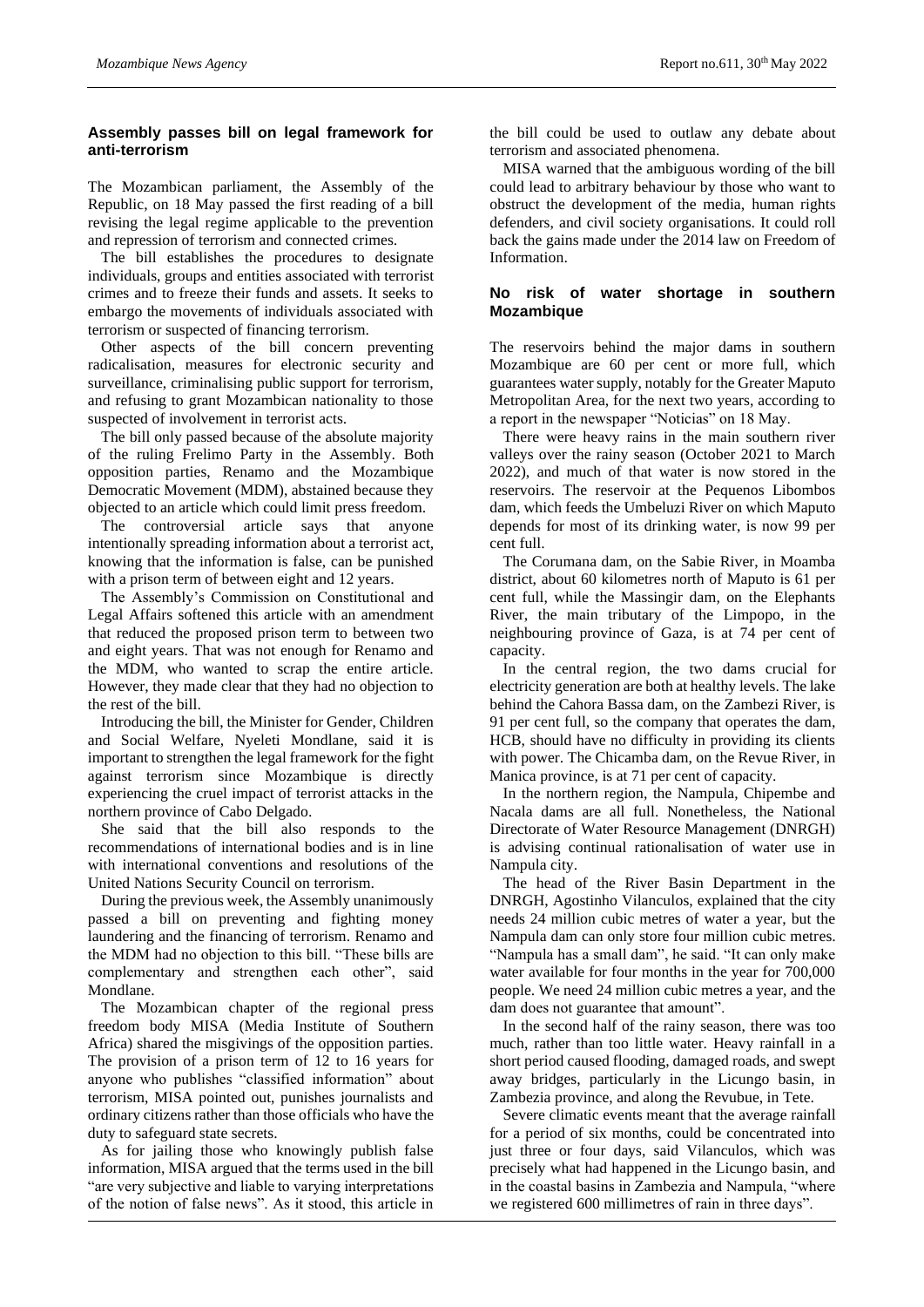#### **Over 244,000 hectares of crops damaged by heavy rains**

Over 244,000 hectares of various crops have been plagued by heavy rains, flooding, storms, and drought in the Mozambican 2021-2022 agricultural campaign.

According to data from the Ministry of Agriculture and Rural Development, crop losses will jeopardise the livelihoods of more than 189,000 small producers.

Maize, beans, and groundnuts were the main crops harmed by the excessive rain, which hit 4.6 per cent of the areas where the farmers had planted their seeds in 95 districts of the southern provinces of Maputo, Gaza and Inhambane, the central provinces of Manica, Tete, Sofala and Zambezia, and the northern province of Nampula.

According to Hiten Jantilal of the National Directorate of Agriculture, quoted in the Maputo daily "Noticias" on 19 May, the impact of natural phenomena has shown the need to improve farmers' access to climate information to help them make decisions and manage their activities.

"There is a need to improve the early warning mechanism for small producers and strengthen the capacity to provide agro-climatic information," Jantilal said, stressing that the central and northern regions were affected the most by the high rainfall, while the south suffered from irregular or prolonged lack of rainfall.

By the end of March, the crops in the field were in the ripening stage in the northern region, and in the harvest stage in the centre and south.

"In the northern provinces of Cabo Delgado, Niassa and Nampula the Crop Water Satisfaction Index (HHI) is very good at between 95 and 100 per cent, despite the late start and excessive rains recorded in January and late March", the report from the Agriculture Ministry said.

Water availability for crop growth, says the document, was below 50 per cent in the semi-arid districts of Gaza and Inhambane provinces. In this region, the rains were characterised by irregular spatial and temporal distribution, and several re-seeding events were recorded, resulting in failure.

In 14 districts in Maputo, Gaza and Inhambane, it is estimated that about 60,000 hectares of maize and beans were affected by the lack of rain, damaging the livelihoods of 72,000 producers.

#### **Foot-and-mouth disease vaccines imported**

The veterinary authorities have started to import 1.5 million doses of vaccine against foot-and-mouth disease in response to an outbreak in the districts of Chifunde and Maravia, in the central province of Tete.

The acquisition of the vaccines, to be administered to 750,000 cattle in high-risk areas, comes at a time when southern Africa is undergoing an outbreak.

According to the newspaper "Noticias", this has led experts from the region to draw up an action plan to stop the spread of the disease. So far, in addition to Mozambique, the disease has been reported in Malawi, Zambia and South Africa.

According to a source in the National Directorate of Livestock Development (DNDP), the vaccines will be purchased in Botswana.

The distribution of vaccines will take into account the vulnerability of the regions to the fever, focusing on the border districts of the provinces of Maputo, Gaza, Manica, Tete, Niassa, and Zambezia.

After the confirmation of cases of foot-and-mouth disease in Tete, the national authorities have banned the movement of cattle, goats, pigs, and sheep throughout the province of Tete. In addition, the movement of fodder for the feeding of cattle from the districts of Chifunde, Maravia, and Macanga and the concentration of animals for any purpose without the permission of the veterinary authority was also suspended.

The circulation of animals in the rest of the country is only allowed once the procedures for the internal transit of the livestock and/or their by-products are observed, including a registration certificate of the means of transport, issued by the competent authority.

#### **Health Ministry preparing further polio vaccination**

The Mozambican Ministry of Health has announced that it is currently mobilising resources for the third round of vaccination against poliomyelitis.

The Ministry recently declared a public health emergency following the confirmation of a case of wild poliovirus in a child in Changara district, in the western province of Tete.

In February a case of wild poliovirus was notified in Malawi. In response, the countries of the region, notably Mozambique, Zambia, Tanzania, and Malawi itself launched vaccination campaigns.

The National Director of Public Health, Quinhas Fernandes, told reporters that the third round of polio vaccination will cover the entire country. The first two rounds only covered the northern and central provinces.

"Right now, work is underway to mobilise additional resources", he said. "We are considering undertaking the third round between the first and second week of July throughout the country".

"That means those children who were vaccinated in the first and second rounds will have the opportunity to take a third dose of the vaccine", he added.

The eradication of polio, said Fernandes, was not just a matter for the Health Ministry but required coordination between various bodies. Under international health regulations, the existence of just one case of the wild poliovirus is sufficient grounds to declare a public health emergency.

The actions underway, he continued, are synchronised and coordinated with Malawi, Tanzania, and Zambia, and in the near future this coordination could be extended to include Zimbabwe.

This is a condensed version of the AIM daily news service - for details contact pfauvet@live.com

\_\_\_\_\_\_\_\_\_\_\_\_\_\_\_\_\_\_\_\_\_\_\_\_\_\_\_\_\_\_\_\_\_\_\_\_\_\_\_\_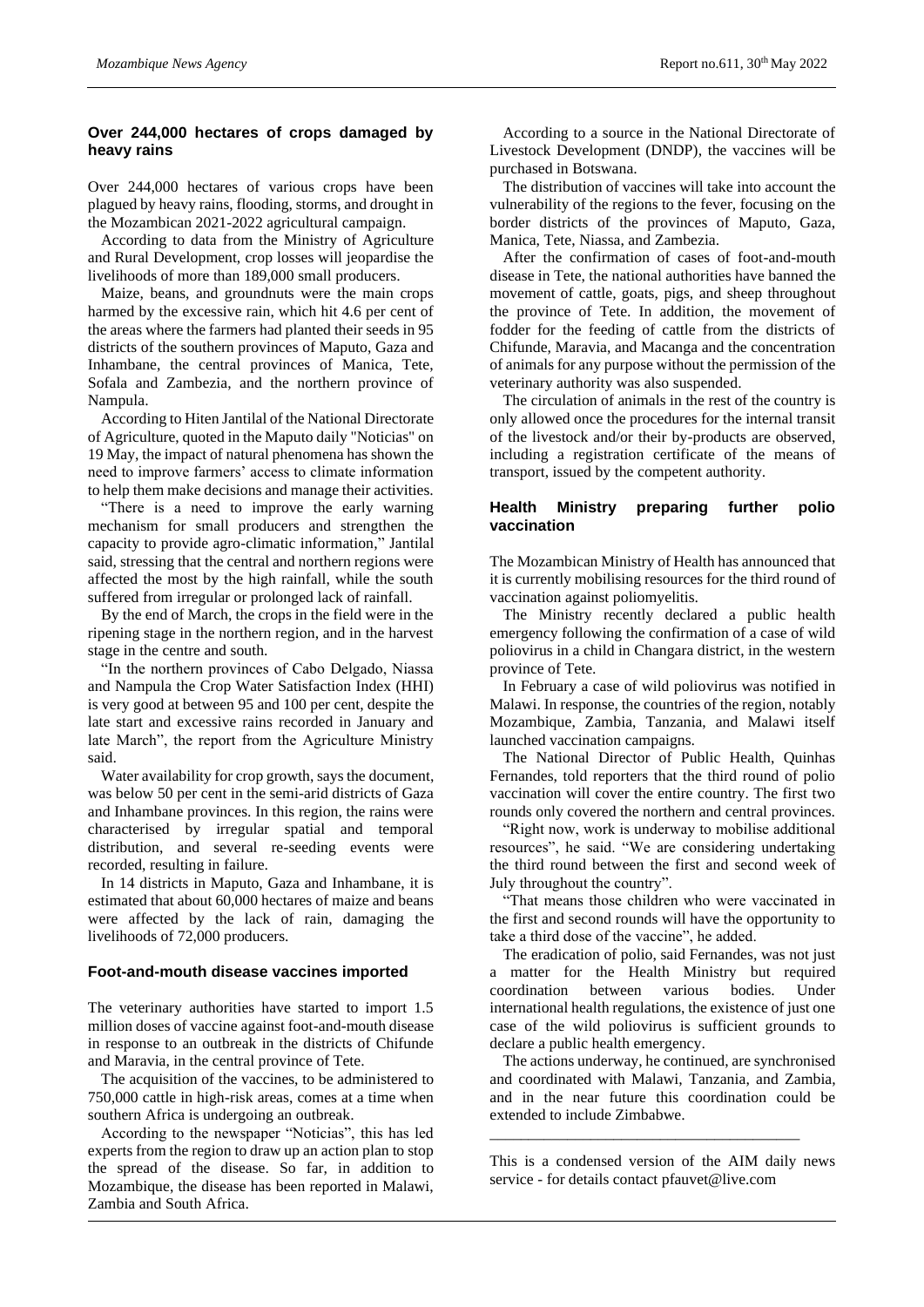# **US government approves US\$404 million for HIV/AIDS**

The United States government, through its President's Emergency Plan for AIDS Relief (PEPFAR), on 23 May approved US\$404 million to support Mozambique in the fight against HIV/AIDS. This will support the Country Operational Plan (COP) from October 2022 to September 2023 (also known as COP22) and is part of the US\$4.9 billion that the United States has made available to Mozambique in the fight against HIV since 2004.

According to a press release from the US Embassy in Maputo, COP22 focuses on accelerated efforts to identify and treat children, adolescents, young men, vulnerable populations, and others living with HIV.

"The COP22 plan represents our shared commitment to achieving control of the epidemic by putting 1.9 million Mozambicans on life-saving treatment in the next 18 months" noted US Ambassador Peter Vrooman.

According to the Ambassador, the plan "represents partnership, innovation, and adaptability to implement experienced and true approaches, and to begin to move our program toward sustainability".

Globally, states the document, PEPFAR focuses on delivering quality, people-centred HIV prevention and treatment services; strengthening the capacity and resilience of communities and health systems to address the HIV epidemic and other health challenges; and building partnerships for greater impact, burden sharing, and sustainability.

In Mozambique, PEPFAR supports HIV counselling and testing, adult and paediatric HIV and TB treatment, prevention of mother-to-child transmission of HIV, psycho-social support, laboratory, and health services, as well as the strengthening of health systems.

# **New leader for Frelimo youth**

Silva Livone, the new general secretary of the Mozambique Youth Organisation (OJM), the youth wing of the ruling Frelimo Party, has called for unity among all members of the organisation. "Only with unity will the organisation be able to comply with its guidelines for the next five years", he warned.

Livone was elected on 21 May at the end of the OJM Second Congress, receiving 93 votes (60.4 per cent) against 61 (39.6 per cent) for the other candidate Gemesio Candido.

Addressing the closing session of the congress, Frelimo General Secretary Roque Silva said that the generational change in the country's leadership should not be confused with a conflict between generations.

Instead, the transition "invites young people to accept the true scale of the heavy responsibility they have in order to guarantee that the Frelimo project continues to unfold normally and achieves the success we all desire", he added.

The focus of the new OJM leadership, Silva said, is to guarantee Frelimo's victory in the next round of elections (municipal elections in 2023, and presidential and parliamentary elections in 2024).

"In preparing for Frelimo's victory, the OJM should plan to involve all young people in civic and patriotic education and inculcate into youths the spirit of a responsible vote, that is, a vote for Frelimo and its candidates", he declared.

Silva also urged the new leadership to continue rejuvenating the OJM, and "to create conditions for the financial stability of the organisation".

The outgoing general secretary, Anchia Talapa, who had been at the head of the OJM since 2015, declared that President Filipe Nyusi should remain the head of Frelimo for another five years. "Comrade President, we want here and now to confirm our unconditional support for you to remain the leader of our Party for another five years", said Talapa.

# **Bank of Mozambique holds interest rates steady**

The Monetary Policy Committee of the Bank of Mozambique (CPMO) meeting in Maputo on 19 May decided to leave the bank's reference interest rate unchanged.

According to a statement from the CPMO, the Interbank Money Market Rate (MIMO), used by the central bank for its interventions on the interbank money market to regulate liquidity, remains at 15.25 per cent. This rate had risen by 200 base points, from 13.25 to 15.25 per cent, in late March.

The CPMO statement said the decision not to raise interest rates further was based on forecasts of single digit inflation (less than ten per cent) in the medium term "despite the high risks and uncertainties associated with these projections, notably the effects of geopolitical tensions in Europe".

Nonetheless, in the short term inflation will remain high, said the CPMO "reflecting the adjustment of the prices of administered goods" (such as fuel).

Annual inflation increased from 6.7 per cent in March to 7.9 per cent in April. However, underlying inflation (which excludes administered prices and fruit and vegetables) "remains stable", the CPMO stated.

The central bank predicts continuing economic growth in 2022 and 2023, after growth of 4.1 per cent in the first quarter of 2022. That growth reflected the lifting of restrictive measures imposed to halt the spread of the Covid-19 pandemic. As the measures were lifted, so the hotel and restaurant businesses began to revive. Foreign demand for Mozambican mineral exports picked up, leading to an improvement in the extractive industry.

The CPMO expected economic recovery to continue, due to the natural gas projects in the southern province of Inhambane and the Rovuma Basin in the far north, and the resumption of a programme with the International Monetary Fund.

Macro-economic prospects, the CPMO concluded, favoured maintaining current interest rates in the short term "to guarantee low and stable inflation".